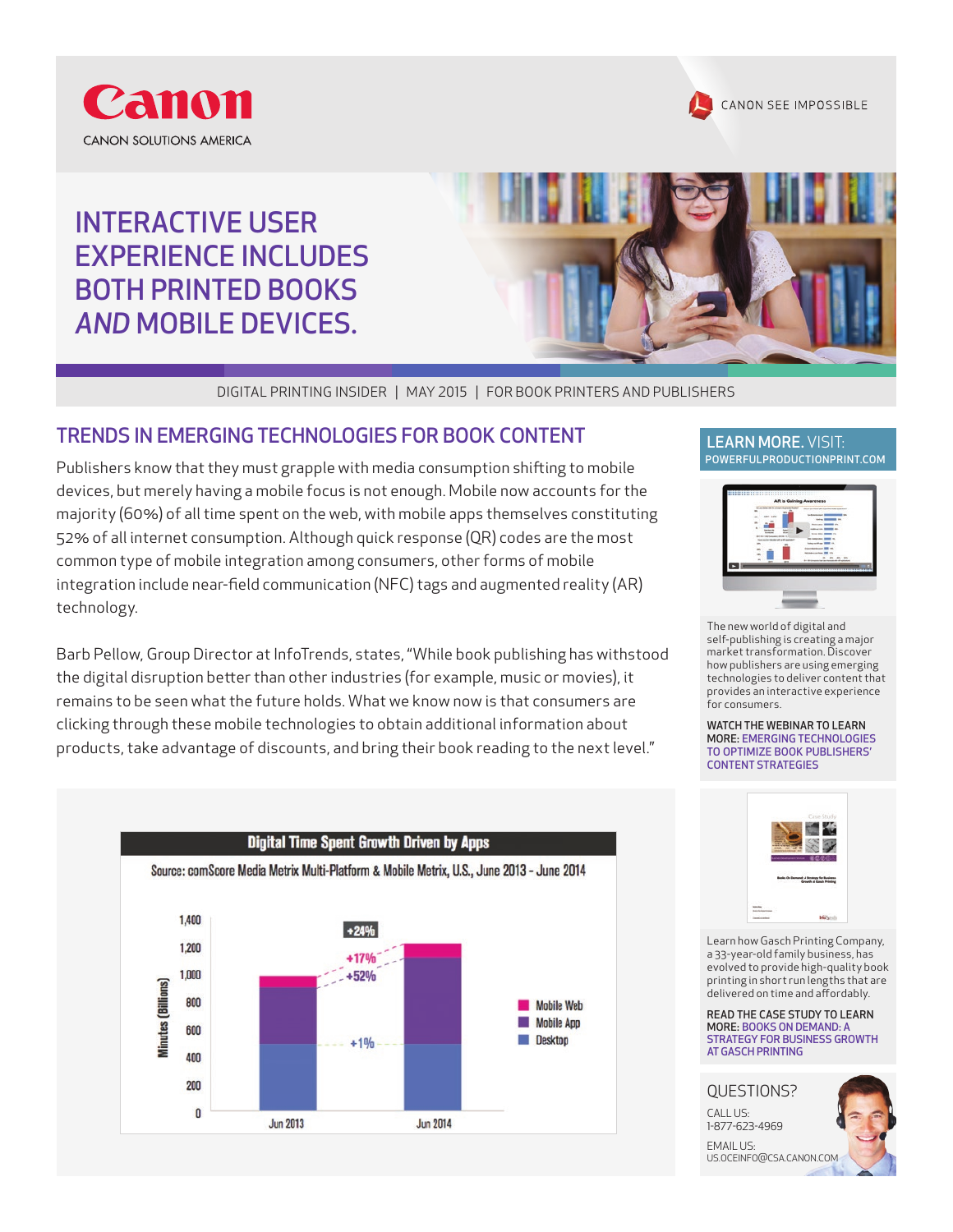## TRENDS IN EMERGING TECHNOLOGIES FOR BOOK CONTENT (CONTINUED)



A webinar entitled *Emerging Technologies to Optimize Book Publishers' Content Strategies* was hosted by *Book Business* and *Printing Impressions* magazines and sponsored by Canon Solutions America. In this webinar, Pellow describes several examples of the mobile integration with books. Additionally, guest speakers Brett Cohen (President of Quirk Books) and Scott Jochim (CEO of Popar Toys) explore and share how their companies are leveraging these technologies to make books more interactive and engaging.

Quirk Books publishes about 25 books per year, and its targeted audience is readers between the ages of 18 to 34 who live in urban areas and are always online. Brett Cohen elaborates, "Our audience is very much in tune with emerging technologies, and they care about things like design, packaging, and coolness." Distributed worldwide by Penguin Random House, some of Quirk's more popular

recent titles include the bestselling young adult fantasy novel *Miss Peregrine's Home for Peculiar Children*, the Edgar Award-winning mystery *The Last Policeman*, the legendary *Pride and Prejudice and Zombies*, and the classroom favorite William Shakespeare's *Star Wars*. Addressing the topic of the digital revolution, Cohen notes, "Books have enjoyed a slower migration from physical to digital than other media types. We've always consumed music in roughly the same way… the player has changed but the experience hasn't. The same holds true for movies and television. The shake-up in the industry has been largely attributable to the changes in the distribution and revenue models." The digital transformation in the publishing world (for example, the transition to the ebook) has been a bit different. Recent innovations have expanded beyond just the evolution in distribution and revenue models. The way content is being created and consumed is opening new opportunities for publishers. Cohen continues, "The printed world is no longer static, so the book no longer needs to be a linear experience." During the webinar, Cohen goes on to describe how Quirk Books is experimenting with a number of new technologies to entice readers to explore titles through interactivity.

# "The printed world is no longer static, so the book no longer needs to be a linear experience."

BRETT COHEN, QUIRK BOOKS

Next, Scott Jochim of Popar Toys explains his business' transition from a gaming company to a print publisher. He states, "We saw the opportunity that augmented reality brought to the market to bridge the gap between the physical and digital worlds, so we got into publishing starting with digital and jumping to printing." Today, Popar changes the way that readers experience printed media through interactive AR-infused children's products. The company's books, puzzles, and charts are designed to engage readers with stories that come to life as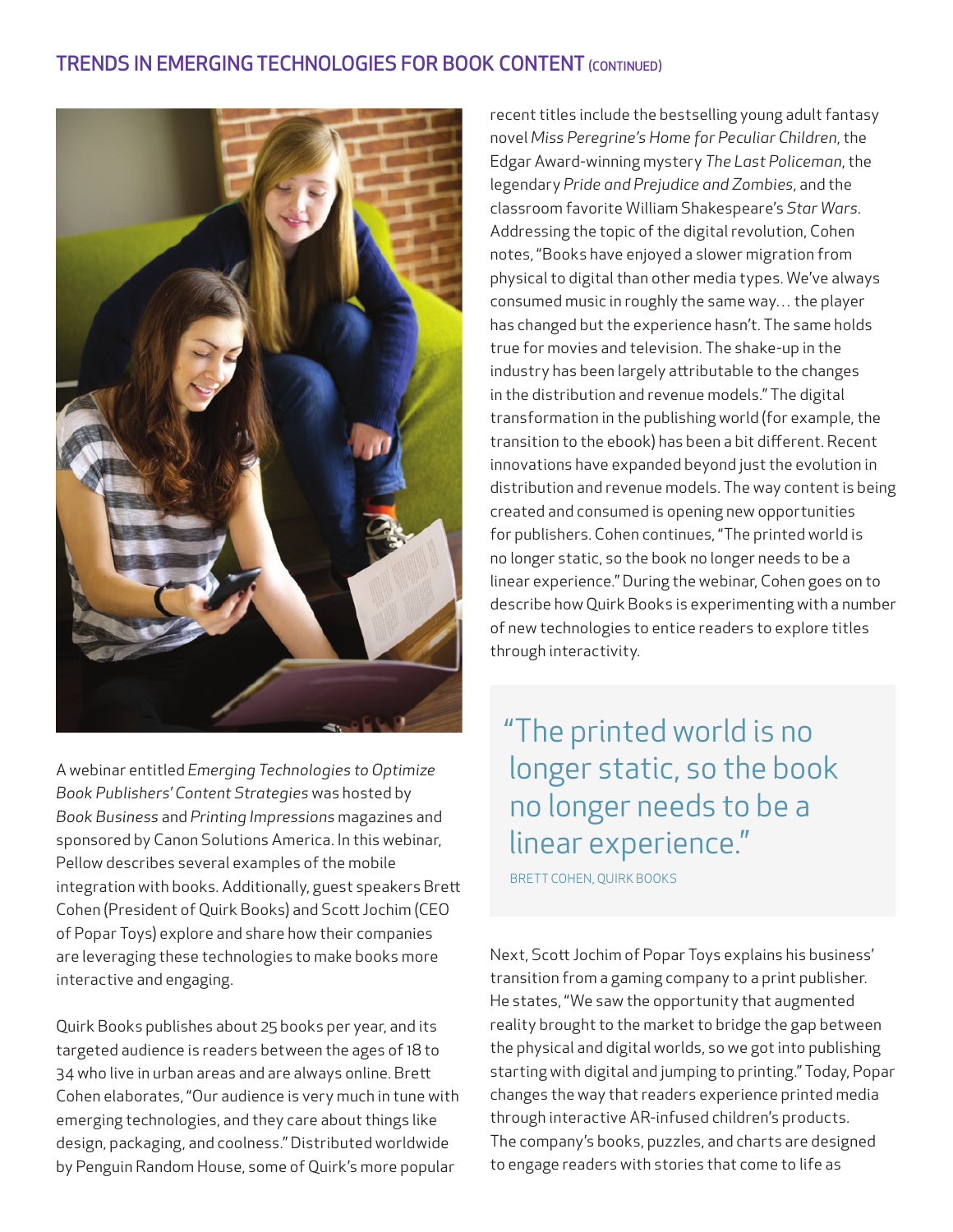

interactive games occur in their own environments, helping children to learn and retain information. Popar brought its first book to life in 2012, and this brought an extreme amount of press and instant popularity among consumers. The item illustrated the power of cross-branding—it was a book as well as a toy—and it ultimately won best toy and best book awards in 2012. During the webinar, Jochim highlights how a physical book with AR enhancements takes on new life and becomes a learning tool. He elaborates, "The product becomes so much more than a book that literally pops with activities. It becomes something that is engaging as well as interactive." These products provide new revenue and distribution opportunities; the employment of emerging software technologies restructures the book's contents to accommodate more interactive and dynamic learning models. The webinar illustrates what companies like Popar have been able to do with AR.

Today's new digital world is clearly creating a major market transformation in the book publishing industry. This change is being driven by the delivery system, which is making the transition from purely print to print and digital. Following Cohen and Jochim's discussions, Pellow concludes the webinar with several not-to-be-missed takeaways. She explores the innovative ways that content is being delivered to accommodate consumers' changing needs for an interactive experience.

### VISIT [POWERFULPRODUCTIONPRINT.COM](http://PowerfulProductionPrint.com)

The new world of digital and self-publishing is creating a major market transformation. This change is obviously being driven by the delivery system—from pure print to print and digital. Discover how publishers are using emerging technologies to deliver content that provides an interactive experience for consumers.



WATCH THE EMERGING TECHNOLOGIES TO OPTIMIZE BOOK PUBLISHERS' CONTENT STRATEGIES WEBINAR